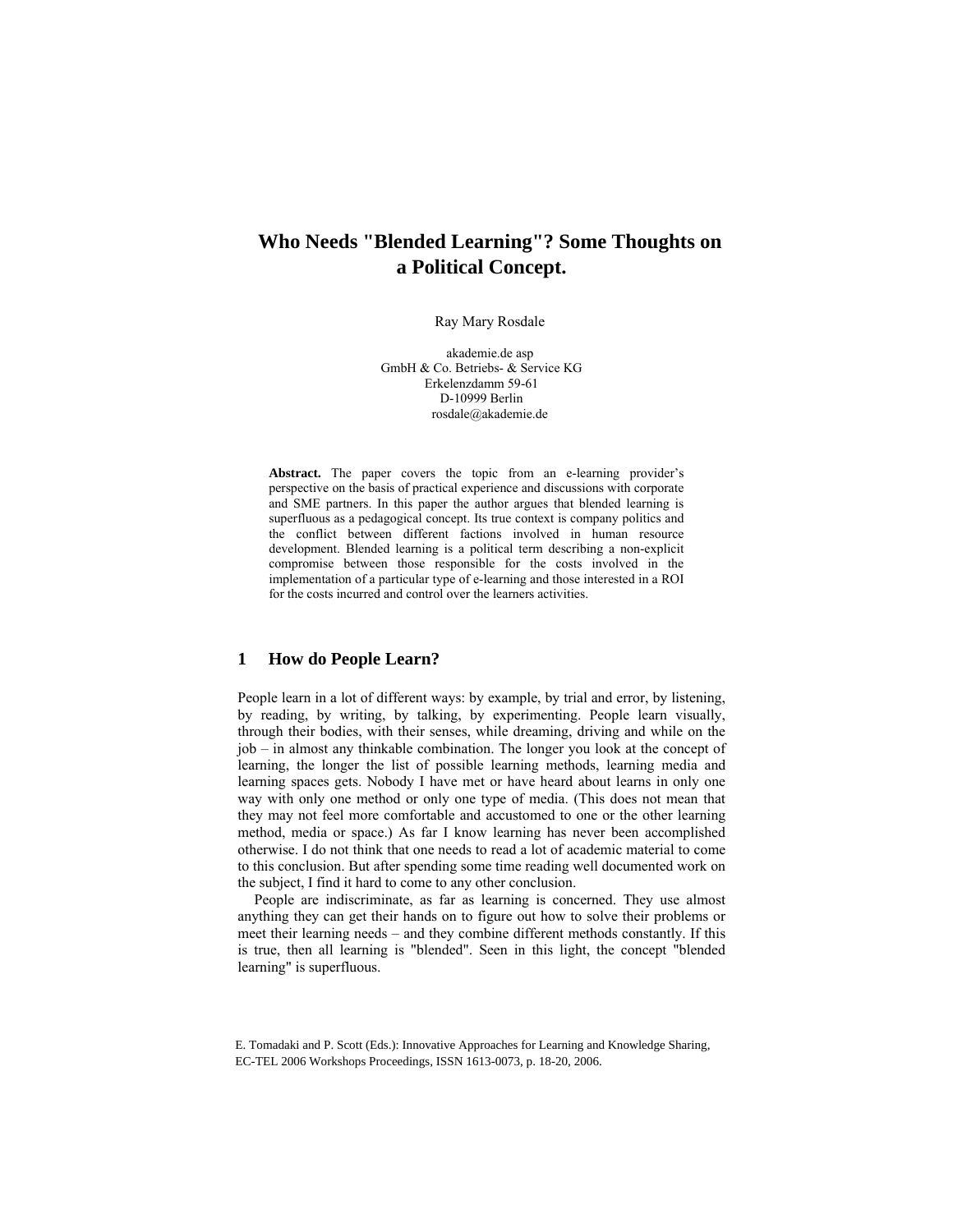# **2 Learning or Teaching?**

"Blended learning" is not really about learning, it is about teaching or instruction. One of the main dichotomies conjured up in the discussion is that between "elearning" on the on hand and "classroom" or "traditional learning" or "face to face learning" on the other hand. That seems plausible. But when you take a harder closer look at each of the terms mentioned, they are so ambiguous that it is hard to find the dividing line.

E-learning for example is often viewed as "technology driven" or "self-paced learning" and is contrasted with classroom based, communicative, teacher driven learning. This is only true for a particular e-learning scenario and is not at all specific to e-learning. E-learning obviously does depend on technology, but it is not necessarily self-paced. E-learning (teaching and learning) can be done for example over the internet with an instructor commenting and motivating individuals or a group. This group can discuss things among themselves and/or with their teacher/instructor. They may use internet and other technologies, e.g. discussion forums, chats, voice over ip, e-mail, and the plain old telephone, just to mention some possibilities. There is nothing inherently self-paced about elearning. And to be frank, having people placed in a classroom does not mean anything communicative is happening. Maybe they are doing self-paced work while sitting together. And sitting in a classroom with a teacher in it does not necessarily mean that the instructional scenario is teacher driven.

If indeed "blended teaching" is the combination of different *teaching/instructional* methods, media and spaces then that only makes sense if the terms one juggles delineate relevant points of reference. I do not think the points most often mentioned do this. And to be frank I do not really see the value of the effort. Good (and bad) teachers combine methods and media. Depending on their scope they use textbooks, newspapers, individual talks, group discussions, motivate self-paced work and many more. Good teachers lecture, converse, comment, coax and cry. A good teacher blends anything she can get her hands on to keep the learning process moving. From this point of view, "blended teaching" is not anything new or actually anything special.

### **3 E-Learning, ROI and Total Control**

In my view the term "blended learning" or "hybrid learning" or whatever variation will soon certainly be coined only makes sense when viewed within the context of company training. Several years ago e-learning seemed to be the answer to human resource development's training problems: it promised to be flexible (time and place), re-usable (technical modules that could be combined and used again and again) and relatively inexpensive (when the costs saved for instructors, hotels and travel were considered). Please note: the e-learning scenario considered consisted of CBTs or WBTs (computer or web-based training). People were talking about technology based instruction or "training" (practice) programs without personal interaction or instructor intervention.